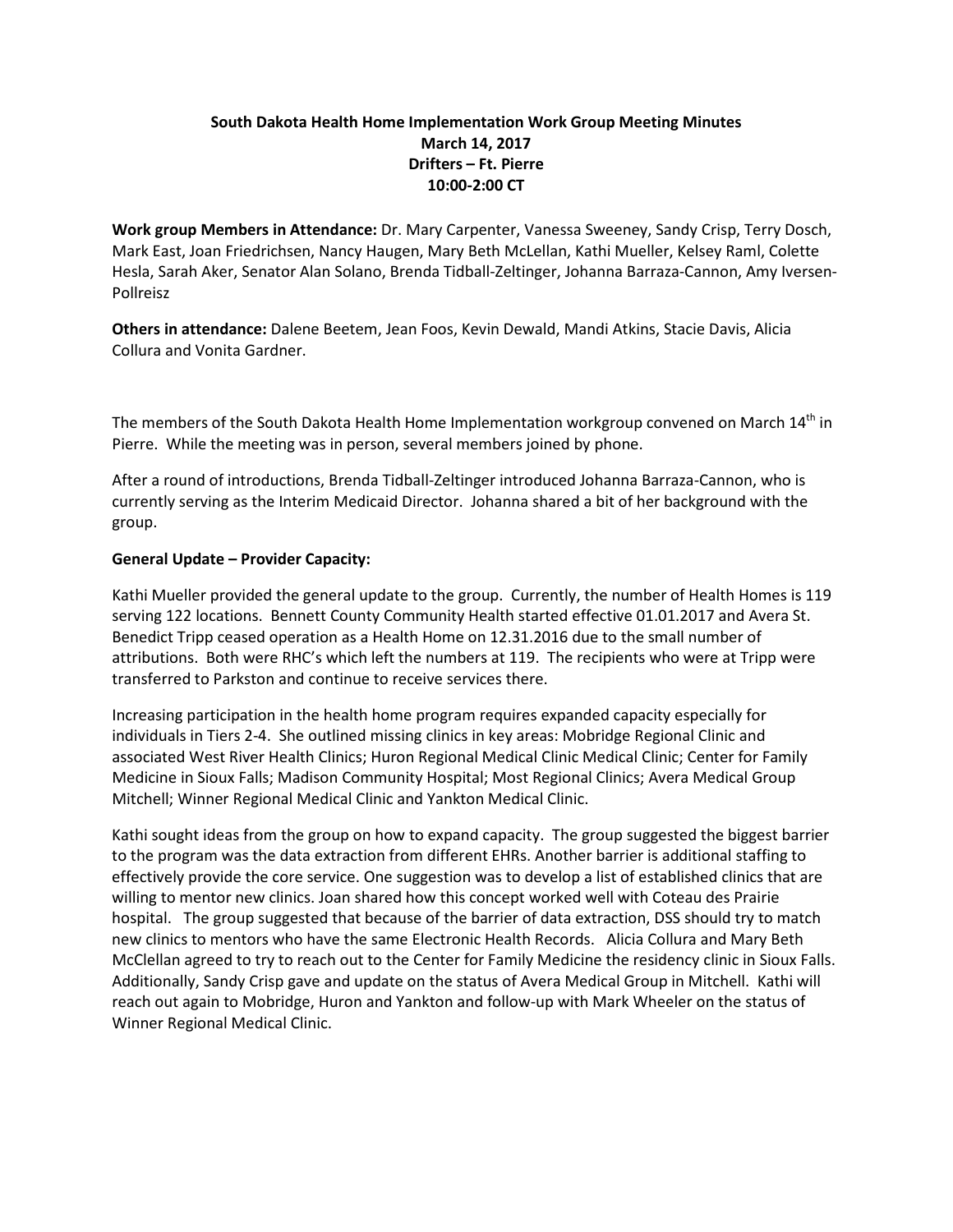#### **Recipient Participation:**

Participation as of the end of 2016 was 5,862 recipients with an average participation throughout FY 2016 of 5,806 recipients. There was an issue with the attribution programming as a result of the implementation of ICD-10. The issue created an abnormally low attribution throughout the year, but was identified and fixed in October resulting in a very large attribution for the month of December 2016.

Kathi shared a chart which contained the most recent participation by Tier by type and a graph with the average trend line of recipients by type of Health of Home since the program's inception in July of 2013.

Kathi shared a bar graph of individuals who had opted out with the following caveats. 1) The information provided is a snapshot in time; 2)the data on opt out reasons fluctuates on a daily basis; 3) true tracking of opt out reasons was not completed or standardized until the beginning of 2014; and 4) most opt out in 2013 are categorized as Recipient Choice of Patient Not Interested. Kathi then discussed how the different opt outs were categorized on Page 9 of the Power Point and shared the bar graph of a snapshot in time found on Page 10 of the Power Point.

The group discussed ways to increase participation. The biggest way to increase participation is to increase the capacity as discussed above there was also discussion about how to improve engagement strategies. There was discussion around the letters and brochure DSS uses to engage recipients and all agreed that it was time to re-evaluate the marketing of the program. DSS will formulate new drafts and pull together the group for review.

It was suggested that recipients may be better attributed by a physician rather than the DSS. Kathi shared the original discussion held in the Health Home work group used to design the program. The group agreed the use of a physician attribution process would allow clinics to cherry pick the easiest recipients to manage rather than work with the sickest and most challenging personalities. Kathi reminded the group of the manual tier option. Those who had used the manual tier process indicated it was working well.

Sarah Aker raised a discussion about working with the systems to help train ER personnel about the Health Home program so they can refer recipients to existing Health Homes. DSS will continue to flesh out this idea.

Collette Hesla indicated there may be confusion about the different programs offered at the FQHCs around the state.

There were several suggestions about how to improve the information around Health Homes. DSS will review the suggestions as part of the letter and brochure review above. And bring back the results to a smaller group of individuals for review and approval.

#### **Health Information Exchange Update:**

Kevin Dewald provided a general update about the Health Information Exchange (HIE). See accompanying Power Point and materials for more specific information.

Mandi Atkins provided an update one the recently completed Notify product through the HIE. She shared the fee stricter of \$25 per member per year. This fee is not for a specific recipient and the recipients could be interchanged as the recipients moved in and out of the program. The group asked several clarifying questions about the Event Notification Module of the HIE. The group agreed HIE usage should be a regular metric for the Health Home program.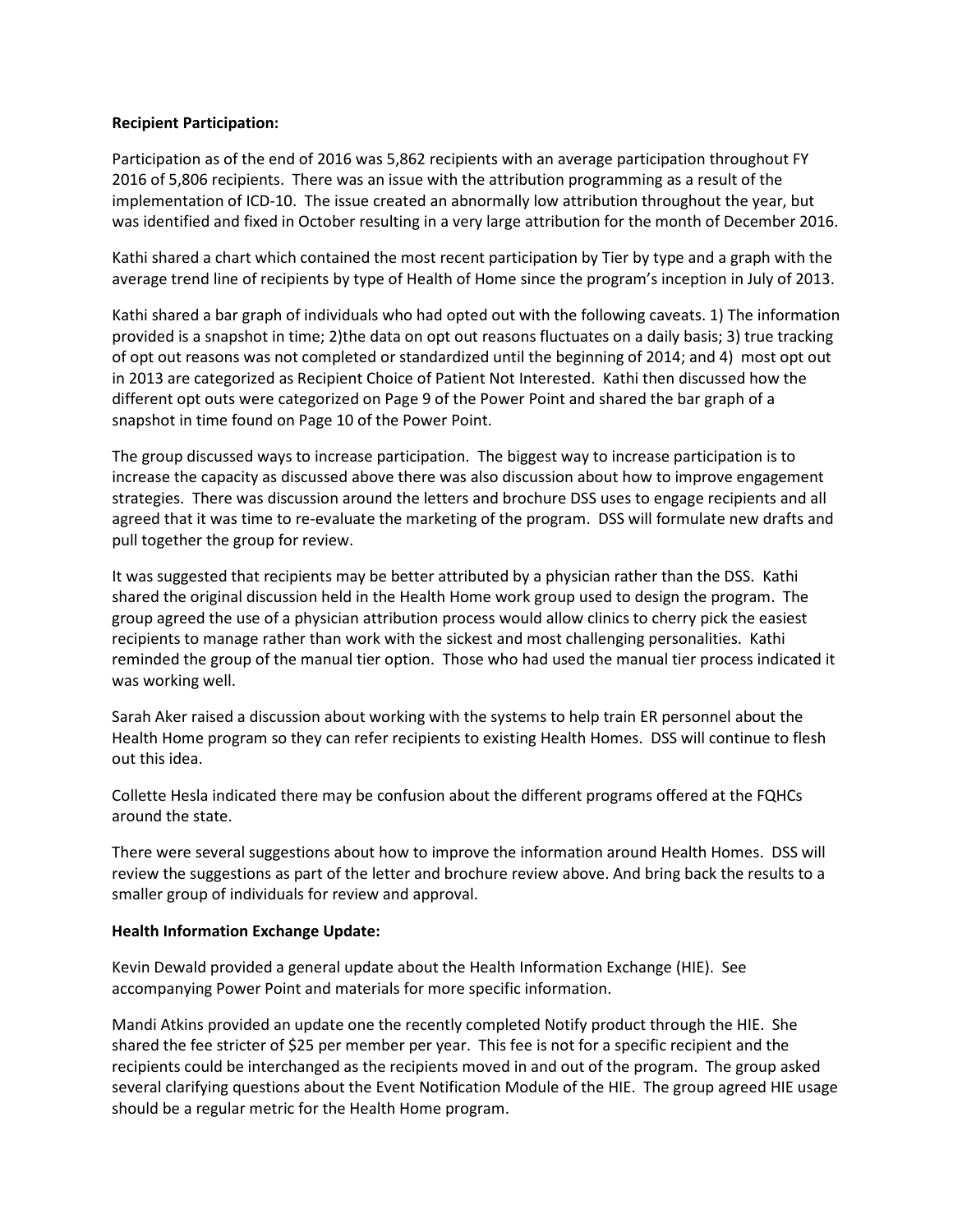Stacie Davis provided information about the clinical engagement services provided by Health Point to their members. Clinical Engagement allows Health Point to work with clinic staff to indicate how the HIE can better be used in their day to day work flows.

The group discussed the HIE export from the new Online Provider Portal. Kathi indicated there were several issues with the addresses provided in the export. Kevin Dewald suggested users were better off creating their own export than using the one provided by DSS. This would allow fields like SSN to be populated. SSN is a field currently not readily available on the recipient screen.

Vanessa Sweeney, Falls Community Health, raised an issue about having the address as one of the matching criteria. She indicated her clinic serves a vulnerable population who move around a lot and using the address as one of the matching criteria was not an effective way to match.

## **Online Provider Portal:**

Kathi provided an update on the new DSS online Provider Portal. The DSS Online Provider Portal is live for caseload reports and remits; and forthcoming will be paid claims report and core services reports. The Core Services report for 01.01.2017-03.31.2017 would still be completed in Launch pad, but would eventually move to the portal as well. When the core service reports were moved to the online portal, DSS would start to group clinics by BNPI rather than creating a separate clinic number.

# **Patient Engagement Strategies:**

Kathi shared a line graph of the percent of recipients in the health home program who were receiving a core service by quarter. While the trend line seems to increase, the quarter to quarter results are very volatile. (See Power Point on page 14). In previous work group discussions identified that the inability to provide a core service is in large part due to the challenge in making the first contact with the recipient. A policy created by the work group requires coordinators to contact the recipient no less than three times over 45 days using two different methods, before they can be removed from the caseload list as "no contact". The requirement of 45 days automatically creates a 1 month stay in health homes. If they are unable to engage within the time period they can be removed at the end of the previous month, but no core service is provided.

The group discussed removing the occurrence in its entirety if there was no core service, but decided on improving the marketing and creating new benefits for individuals who use the program. DSS also agreed to explore the possibility of an engagement PMPM and other benefits such as lower copays or no copays which may create an incentive for individuals to participate.

# **Health Home Training Needs:**

Kathi shared information about the training provided to health homes during 2016. This included training on outcome measures, the online provider portal and the four Health Home Sharing Sessions. Kathi indicated she needed to query the care coordinators again on the type of training needed and all training web resources can be found at [http://dss.sd.gov/healthhome/training.aspx.](http://dss.sd.gov/healthhome/training.aspx)

Members of the work group suggested more about the HIE, statistics and core services. Kathi will integrate these ideas into those submitted through the query done to all care coordinators.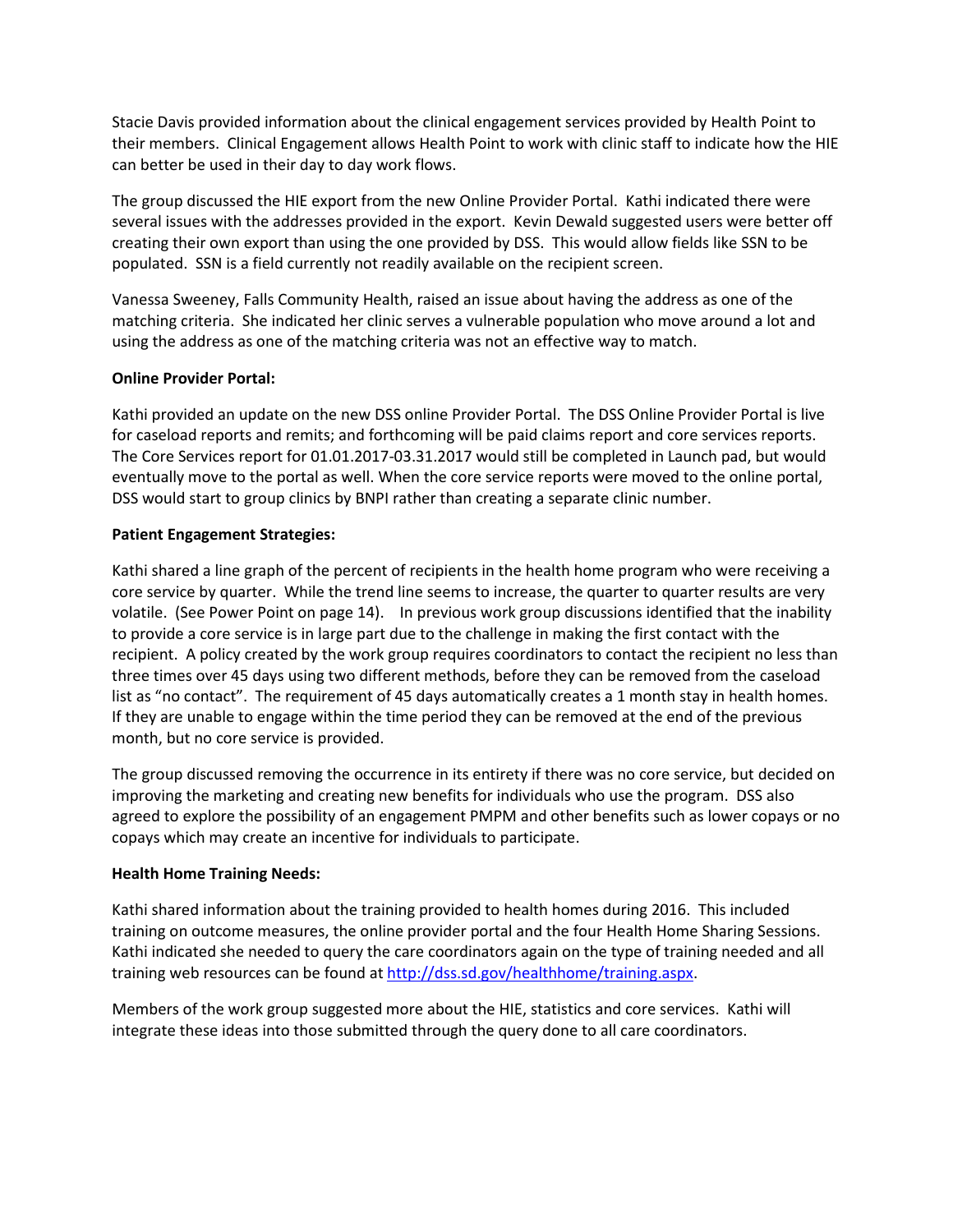#### **Health Home Performance History:**

Johanna reviewed the Health Home Performance History with the work group. She provided history of our performance analysis. An initial analysis was completed for the FY 2015 Legislative Session. Small numbers made it very challenging to do a great deal of analysis. Findings released at the January 2015 meeting included a reduction of 1.2 claims per member per month.

With a larger population in FY 2106 the Department took a new approach, which compared the cost of the top 5% recipients between 2013 and 2016. DSS is currently working with HMA to refine a comparison group methodology.

Johanna presented a set of slides shared with the legislature as part of the budget process. These slides can be found and reviewed in the Power Point on slides 20-24.

#### **Other discussion**

#### **Explore shared savings:**

Johanna walked the group through a set of slides which discussed other shared savings programs done by the Federal Government and outlined for the group the 5 steps for calculating shared savings. There was considerable discussion around shared savings with the group concluding that a subgroup should be appointed to look more closely at this issue. DSS will move forward at looking at this issue this upcoming year.

#### **PMPM rate inflation:**

Brenda Tidball–Zeltinger shared with the group the budget proposal included inflation for the PMPM payment made to Health Homes to provide the core service. She also indicated the final budget provided 0.3% inflation of provider rates. This is how rates will be increased in the future. Brenda also took some time to inform the group about federal Medicaid reform initiatives that may change the landscape of Medicaid in the future and DSS will look for opportunities to make changes in the Health Home program model as opportunities arise.

## **Alignment with MN Health Care Homes and MACRA:**

Kathi indicated she had a request from Bonnie LaPlante, the Director of the MN Health Care Home Program to align our program with their program in the area of core services and outcome measures. MN Health Care Homes is not an approved Health Home program through the Affordable Care Act. It was done as part of Minnesota's Health Care Reform and encompasses a certification by the MN Department of Health. As a result, it has been approved by CMS as meeting full credit for the Clinical Practice Improvement Activities Performance Category (CPIA). There were several groups who expressed concern about moving to new measures.